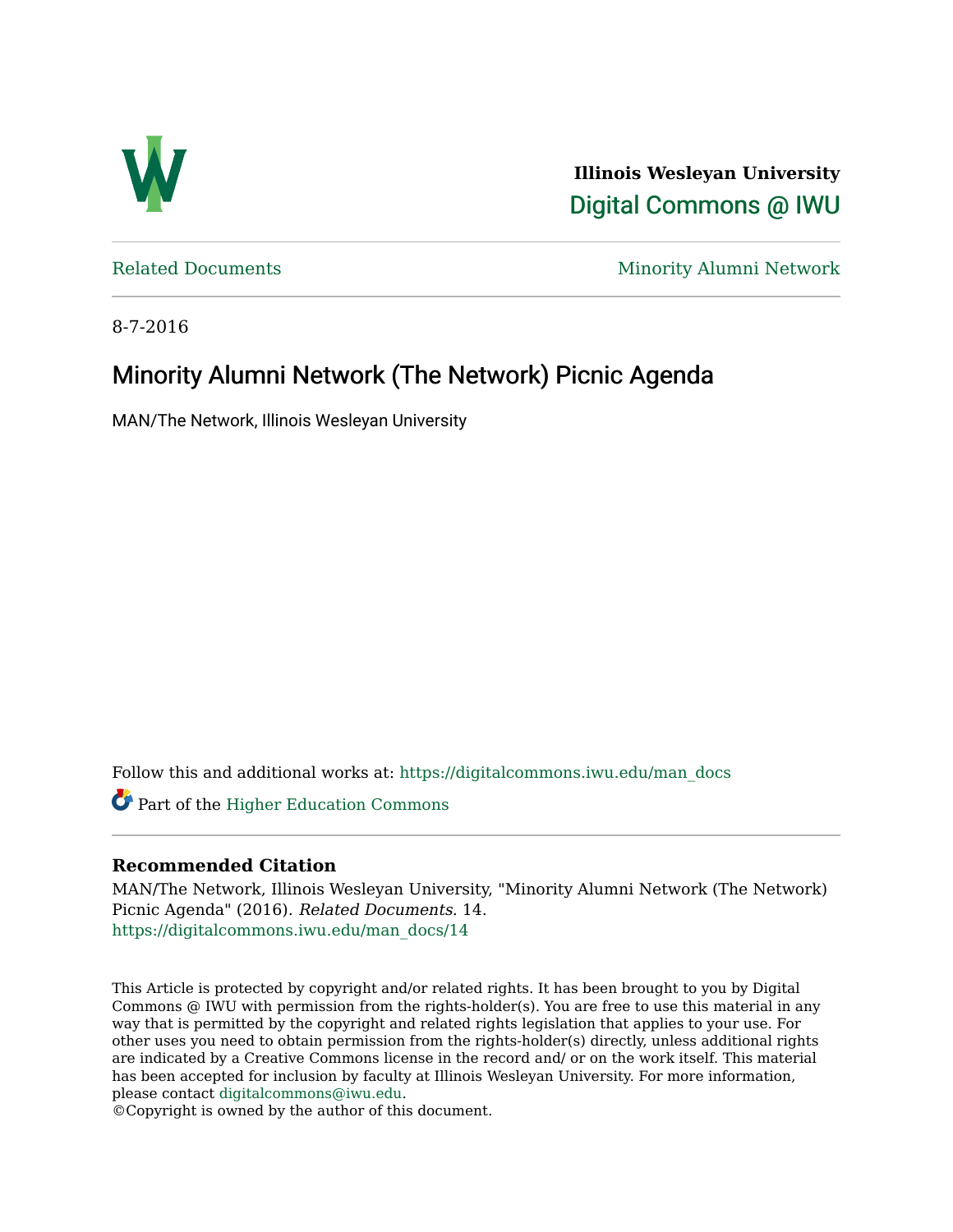# **Minority Alumni Network (The Network) Picnic Sunday, August 7, 2016 2:00-4:00pm** Hosted by Dave '79 and Genie Darling 17906 Golden Pheasant Dr. Tinley Park, IL 60487-9552

*1:30pm*—Adriane, Cecilia, and Qiana arrive to help with last minute preparations and to greet guests as they arrive.

*2:00pm*—Guests arrive and the event begins.

*2:30pm*—People help themselves to buffet.

## *3:00pm*—**Qiana/Cecilia (10 minutes)**

- Welcome guests, including any incoming students. Incoming students, in a moment I'll ask you to please introduce yourselves and your family members.
- Thank Melvin and Demetria Cryer for hosting for many past years. Thank our hosts David and Genie Darling for their hospitality. Thanks to Deon for assistance with transition of leadership.
- Discuss upcoming plans for Network. (Homecoming event on Saturday, Oct 1 at 4pm.)
- Monica Taylor Giving Circle announcements
	- Past or incoming recipients
	- Recognize supporters of scholarship and how others may contribute. (See nametags of supporters)
	- TWO scholarships now funded thanks to supporters. 2017 Recipients: Tia Simms and Tyra Palmer
- Mentorship program
- Ask incoming students to introduce themselves and their families.
- Introduce the President of the IWU Alumni Association, **Elly Jones '91 and thank her for support of the Network's initiatives.**

# *3:10pm—* **Elly's** Remarks (5 minutes)

- Thank **Qiana and Cecilia**
- Introduce members of the Network committee on the Alumni Association Board of Directors, **Dave Darling '79, Debbie Burt Frazier '75, Sonny Freeman '70, Desiree Quizon-Colquitt '89, and Derrick Tillman-Kelly '09, Marianne Wolf-Astrauskas, others?**
- Value of staying connected to IWU
- Introduce our new Director of ODI**, Greta Franklin**

*3:15pm*—**ODI Director Greta Franklin's** Remarks (5 minutes)

- Introduce the new Assistant Director of ODI, **Kylie Stamm**
- SEP Program and introduce SEP students (ask which alumni have participated in SEP)

#### *3:20 pm* **– Qiana and Cecilia** introduce other campus guests

- Meghan Burke, Associate Professor of Sociology
- Bobby Castillo '13, Admissions
- Brandon Common, NEW POSITION: Assistant Dean of Students for Campus Life
- Darcy Greder, Associate Dean of Students
- Jonathan Green, Provost and Dean of Faculty
- Warren Kistner '83, Director of the Hart Career Center
- Adriane Powell, Director of Alumni Engagement
- Melissa Ramirez-Osorro '14, Admissions
- Any other staff or faculty that we missed?
- *3:25pm* **Qiana and Cecilia** introduce **President Jensen** to give remarks and campus updates.
	- Eric (20 minutes including Q and A):
		- o Introduce Elizabeth
		- o Recognize Trustees present: (Phyllis Barker, George Vinyard, Deon Hornsby, Elly Jones, Sundeep Mullangi)
		- o Admissions report-Brandon has numbers on MALANA incoming students
		- o Posse (Especially important to this group.)

# *3:45pm* **– Qiana and Cecilia** thanks guests and hosts.